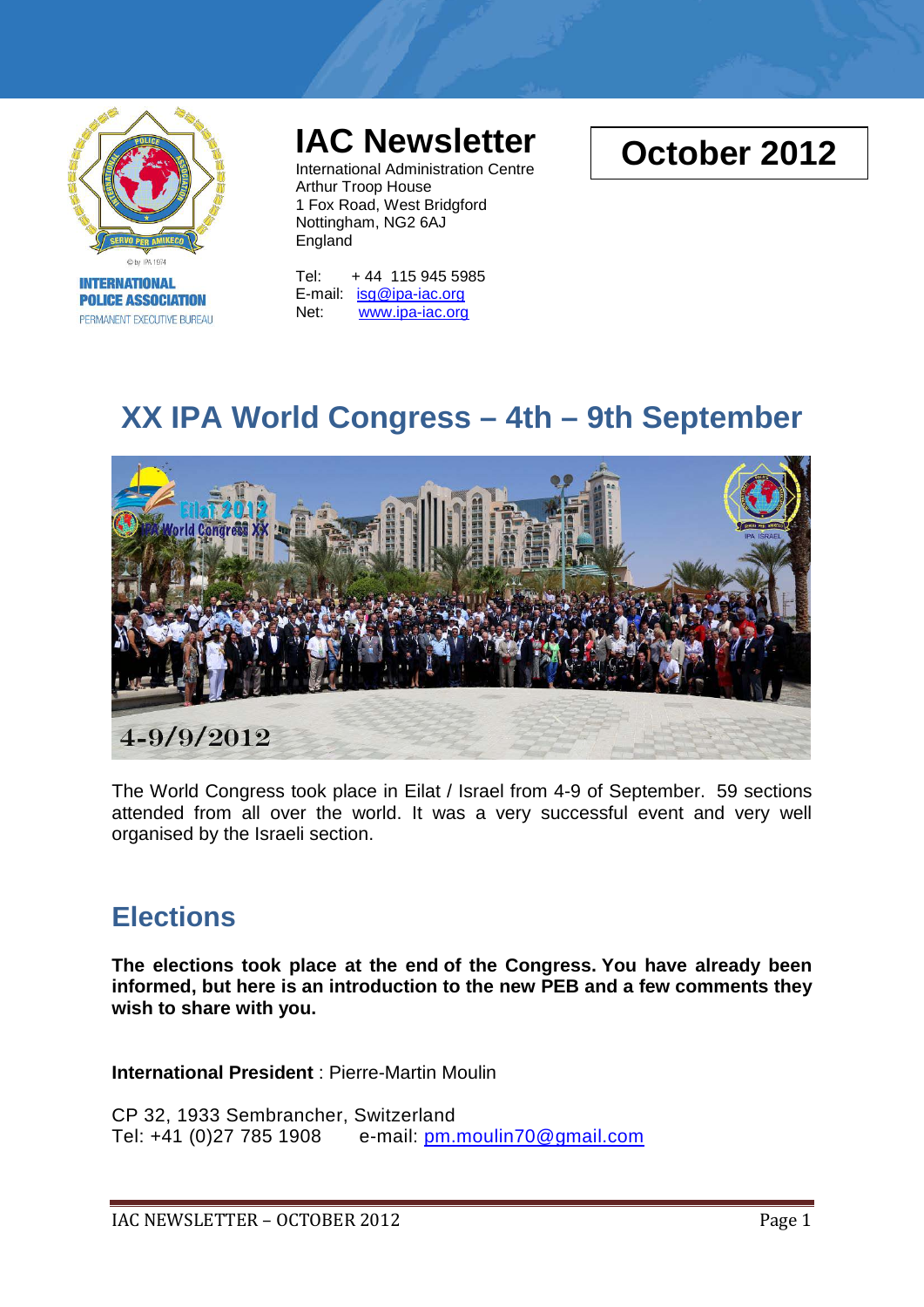

Dear friends,

The world congress has appointed a new team for the coming term. Commissions have been appointed as well!

As I like to say sometimes, the satisfaction of an election lasts 30 minutes, the reality of the task is 3 years! So, back to work....

The IPA ship is built on sound, solid and fundamental principles. It has been cruising for the last 62 years and will continue its journey. We will all contribute to keep it safe.

But as the ship stays safe, it is up to the crew to define the route. The world is large and together with the crew and you, I am eager to discover many places around it, new places, and different ones.

In other words, we shall not be afraid of changes and questions. Questions will bring answers; answers will generate ideas, mutual ones, for the beneficial development of the Association. If we dare to ask questions, we will have the courage to make changes.

This trip is our trip... I am counting on you all!

### **1 IVP and Chairman of the ISC**: Gal Sharon

Tarshis 9, 45043 Hod Hasharon, Israel Tel: +972 9 7452231 e-mail: [galsharon.ipa@gmail.com](mailto:galsharon.ipa@gmail.com)



Dear friends!

I thank you for trusting and electing me.

"Don't walk behind me; I may not lead. Don't walk in front of me; I may not follow. Just walk beside me and be my friend." (Albert Camus). In IPA we are walking together.

We intend to initiate involvement of as many IPA members as possible in the activities of the organization.

The ISC coordinates the major issues related to most of the members, such as sports, hosting, travel, IPA houses and "other accommodations", emergency aid, youth exchange and more.

We strive to connect directly with IPA members using digital media and social networks and with the sections around the world with information delivered regularly.

We believe that knowledge and information is the basis of involvement and participation in the activities of the organization.

The new spirit that we bring you will create more involvement and expansion of activities of the organization through more sports activities, more travel and hosting, more IPA houses and other accommodation, more youth exchange.

I wish you all a great walk together!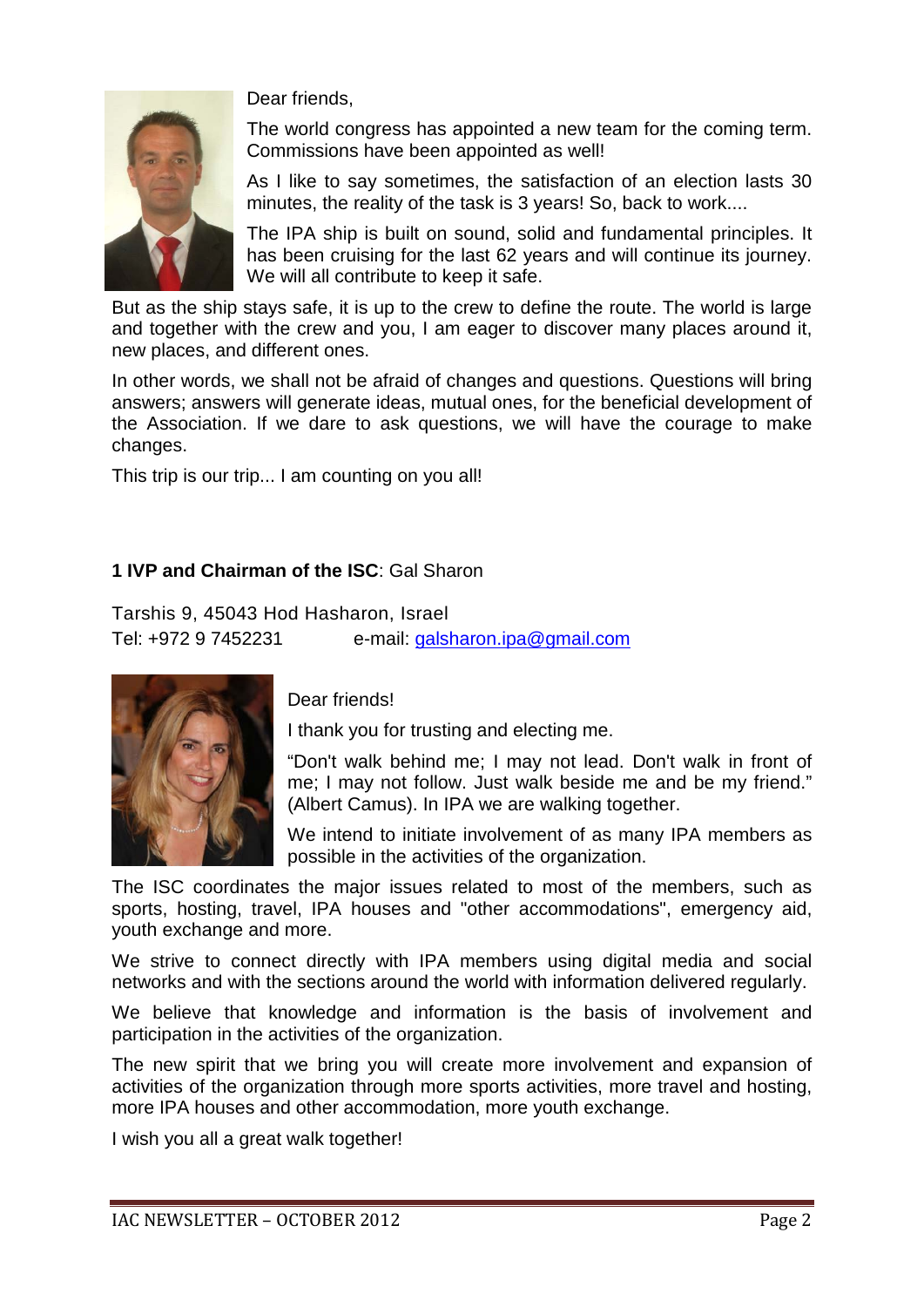### **2 IVP and Chairman of the ERC**: Werner Busch

Obere Dellstraße 31, 66564 Ottweiler, Germany Tel: +49 6858 60422 e-mail: [busch.werner@t-online.de](mailto:busch.werner@t-online.de) 



Dear Friends,

My vision of the work of the ERC is the global promotion of IPA within the international organizations like United Nations, European Union, EUROPOL and the Organisation of American States. At the same times the efforts and successes of the ERC must be anchored in the awareness of the IPA Sections worldwide and Police Authorities as well.

To protect the status and possibly enhance the status of IPA as NGO in Consultative (Special) Status with the Economic and Social Council of the United Nations; in Consultative Status

with the Council of Europe, the Organisation of American States and UNESCO; International NGO maintaining operational relations within EUROPOL is another main target of the ERC. IPA is dedicated to play an active role in these International Organisations and Police Services.

With the help of the members of the ERC I will reach these goals by organizing and leading two ERC meetings a term and one ERC secretariat meeting a year. By taking part as far as possible in international organizations' events the members of the ERC will fill our visions with life. In our annual IPA Global report and the ERC annual progress report you will be informed about our work. The relevant information from the International Institutions will be dispatched to the PEB and the Sections as well.

### **3 IVP and Chairman of the IPC**: Kees Sal

Prins Bernhardstraat 7, NL – 1931 CE, Egmond aan Zee Tel : +31 6 22 42 37 62 (m) e-mail : [cjas@kpnmail.nl](mailto:cjas@kpnmail.nl)



I am very honoured to have been elected. The election of this PEB according to your votes has brought changes compared to the previous one.

Keywords that I will pursue and follow in my work are change, transparency, dialogue and trust.

It will be with your support, advice and guidance that I hope

to achieve progress for the better of our Association. To improve our professional skills, knowledge and experience. To guide in particular, our younger officers and show them who we are, who we can and want to be and what we stand for.

And most important, that we serve each other through true friendship.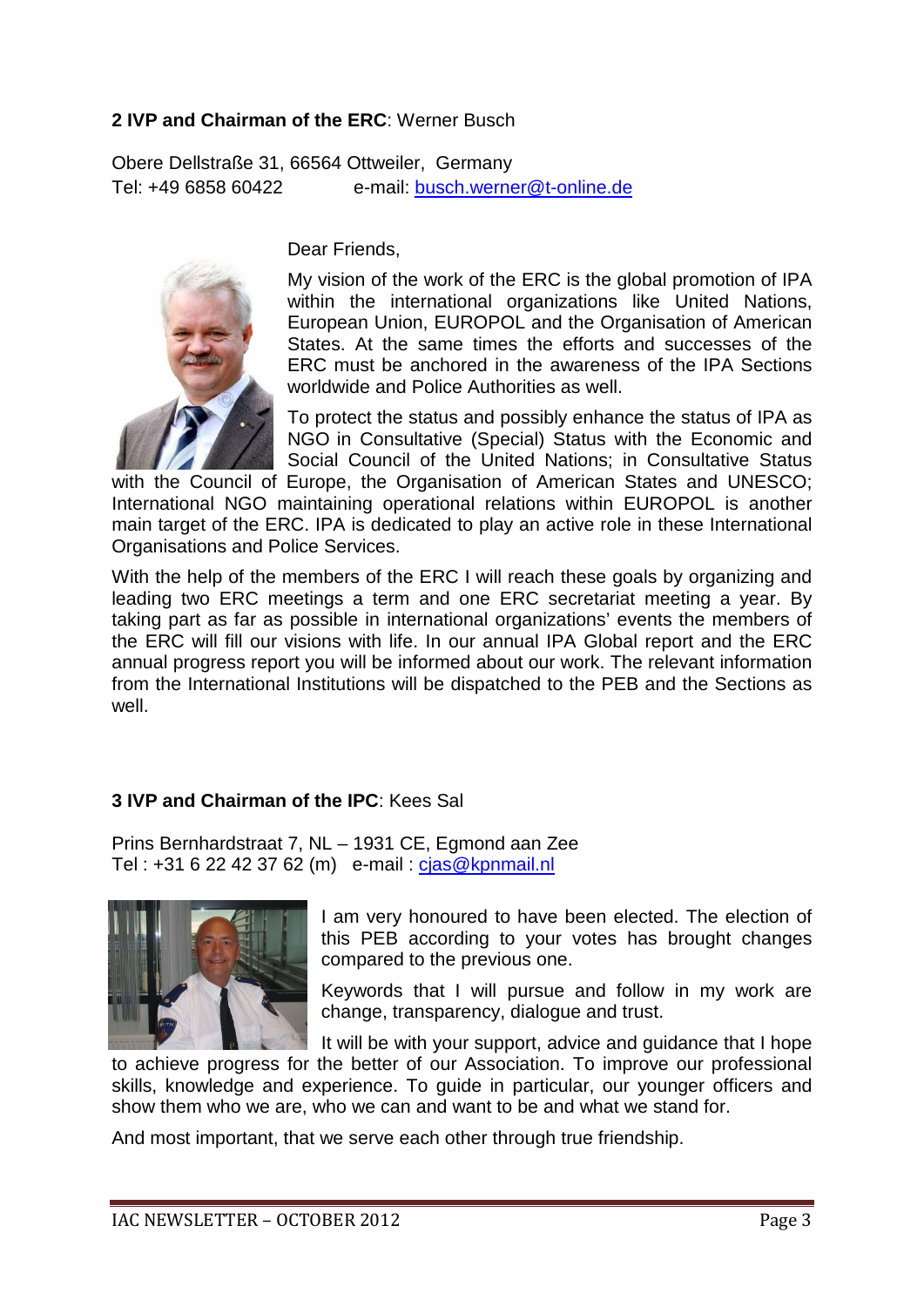### **International secretary general and Chairman of the IIC**: Georgios Katsaropoulos

Anatolikis Romilias 170, GR-132 31 Petroupoli, Greece Tel: +30 210 5022 242 (h) e-mail: [geokatsar@hotmail.com](mailto:geokatsar@hotmail.com)



Dear IPA friends, I am very honoured and happy to have been re-elected as ISG of our Association. I will not promise you anything, because I would never perform comprehensive and representative work without the assistance and cooperation of the National Sections and the PEB members. New ideas and new suggestions without any harm to the Association will be welcomed. My principle would be that I will try to do my best, acting as the first servant of the IPA together with you, for you.

I am still interested in friendship, solidarity, cooperation, understanding, constructive criticism and kindness for a better future for IPA.

You have known me almost 12 years, and as a PEB member for the last 6 years. I will act in the new term as I did until today, as a hard worker, experienced in dealing with IPA matters, in the spirit of our motto "Servo Per Amikeco". I am ready to share all my experience and offer all my knowledge of IPA.

Thank you kindly

### **Assistant ISG and Chairman of the ICC**: Stephen Crockard

24 Craigboy Road, Donaghadee, County Down, BT21 0LP, United Kingdom Tel: +44 28 91888191 e-mail: [stephencrockard@bytelisp.net](mailto:stephencrockard@bytelisp.net)



I am really pleased to chair a fine team in the International Cultural Commission.

Eija and Manel have great experience of the work of the commission and I, together with Patric, Paul & Alfred, will be looking to them for sound advice on many aspects of our work, and together we shall carry on, but also build on that fine

legacy.

The commissions have been Euro centred in the past, with an understandable wish to achieve value for money, but the PEB wishes to reach out to the other continents and this is reflected in the inclusion of Alfred from Swaziland and Paul from New Zealand.

Increased inclusivity is one of our aims over the coming three years and what we, as a team need to look at now, is identifying cultural events that we can either create, or buy into to allow as many people as possible to benefit from our activity.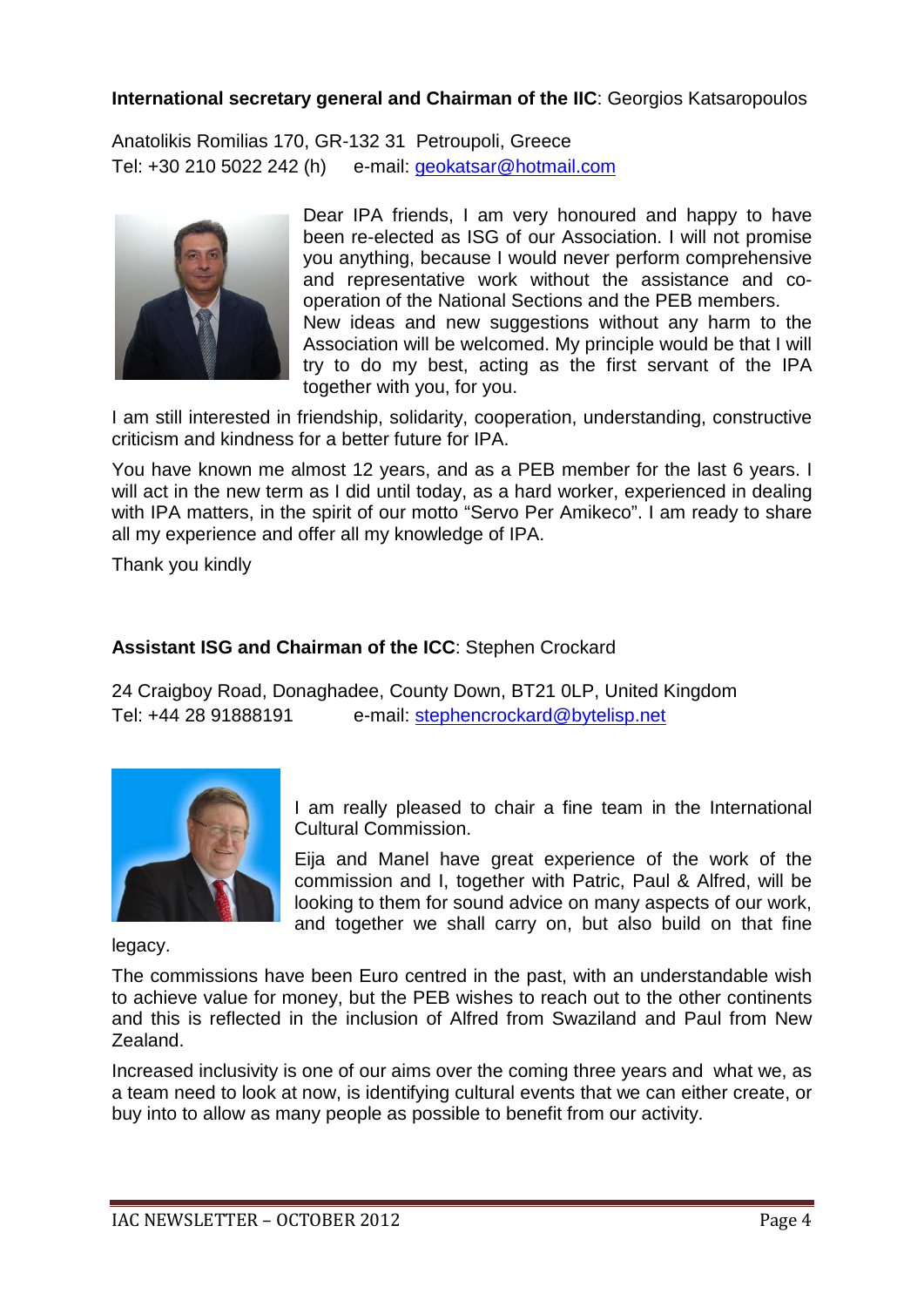### **International treasurer** : Romain Miny

B.P. 55 L-7501 Mersch, Luxembourg Tel: +352 24490600 e-mail: [it-ipa@pt.lu](mailto:it-ipa@pt.lu)



Dear friends

You have elected me as your International Treasurer at the last World Congress. I will do my best to fulfil the responsibility that you have placed on me.

Since the IPA was established, all my predecessors in the position of International Treasurer have been competent IPA

personalities. As the person in charge of the International Treasury I stand for continuity in this sensitive area. One of the logical consequences of this is that our money remains safely invested in Switzerland, and that I have no intention at all to withdraw our assets from Switzerland.

I thank you for your confidence and hope for a good cooperation.

### **Assistant IT**: Wolfgang Gabrutsch

Buchengasse 3, 9010 Klagenfurt, Austria Tel: +43 664 6181041 (mobile) e-mail: [ait@ipa.at](mailto:ait@ipa.at)



Dear IPA-Members

I have chosen the position of Assistant International Treasurer in order to represent the financial interests of our member sections in the PEB, and I regard myself as the "guardian of the IPA treasure". Thank you in advance for your confidence!

### **Advisor**: Michael Odysseos

Georgiou Neofitou Street, Block B1, Flat 61, 4006 Limassol, Cyprus Tel: +357 25819598 or +357 99657206 (mobile) e-mail: [ipa.cyprus@cytanet.com.cy](mailto:ipa.cyprus@cytanet.com.cy)



*The delegates have also appointed the immediate past president as advisor of the newly elected PEB, for one year initially. His tasks will mainly be to assist the PEB members by advising them on specific matters where his experience and knowledge of the Association will be of great help.*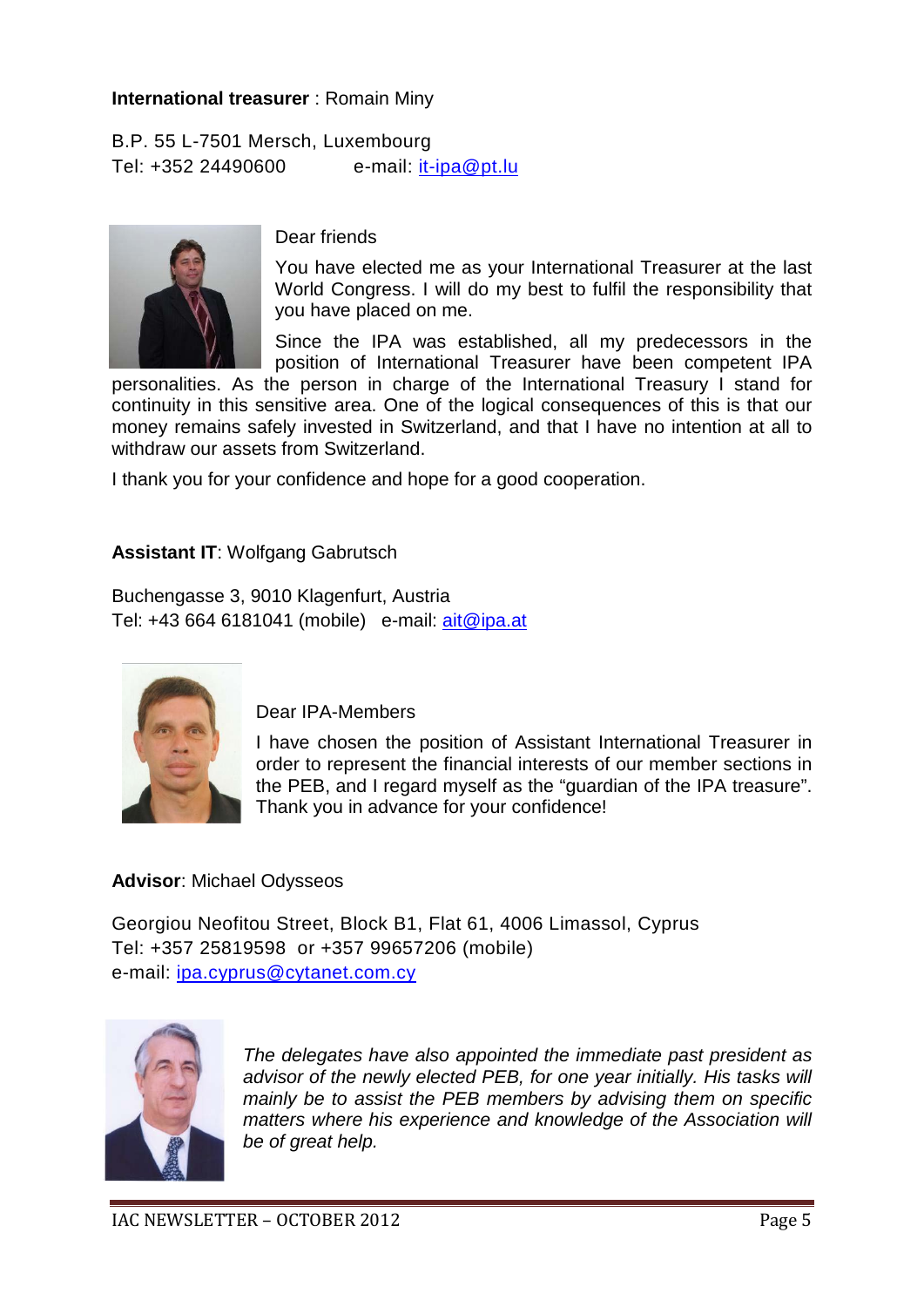### **New affiliation**



Bosnia and Herzegovina was unanimously accepted into the IPA family, presented by their sponsor section, Croatia. Congratulations and welcome to the newcomer!

### *Did you know?*

*Bosnia & Herzegovina lies on the Balkan peninsula and has around 3.8 million inhabitants.*

*The capital Sarajevo hosted the 1984 Winter Olympics.*

*IPA Bosnia and Herzegovina started with a membership of 221 at their founding meeting in 2010. At the time of affiliation, membership figures had risen to 576.*

### **Motions**

**Many motions were presented. In resumé, here are the ones we wish to mention now. A full list with the results will be circulated soon separately from the newsletter.** 

1. **PEB - Expulsion of Seychelles**:

Although the motion was carried, the UK, PEB, Kenya and Mauritius will keep trying to contact Seychelles. Hopefully we will succeed and bring Seychelles back to the Association.

Decision: motion carried.

#### 2. **Hellas - Finances**:

**a)** motion regarding a Euro account postponed for one year. It will allow the new treasury to look into the situation.

Decision: motion postponed for one year.

**b)** However, the payment of the bank commissions by the IT was agreed.

Decision: The date of entry into force will be January 2013.

#### 3. **Hellas – Minutes of the PEB**

Hellas asked for the Minutes of all PEB meetings to be kept, subject to privacy laws, and be made available at IEC Conferences and/or World Congresses that follow meetings.

Decision: motion carried.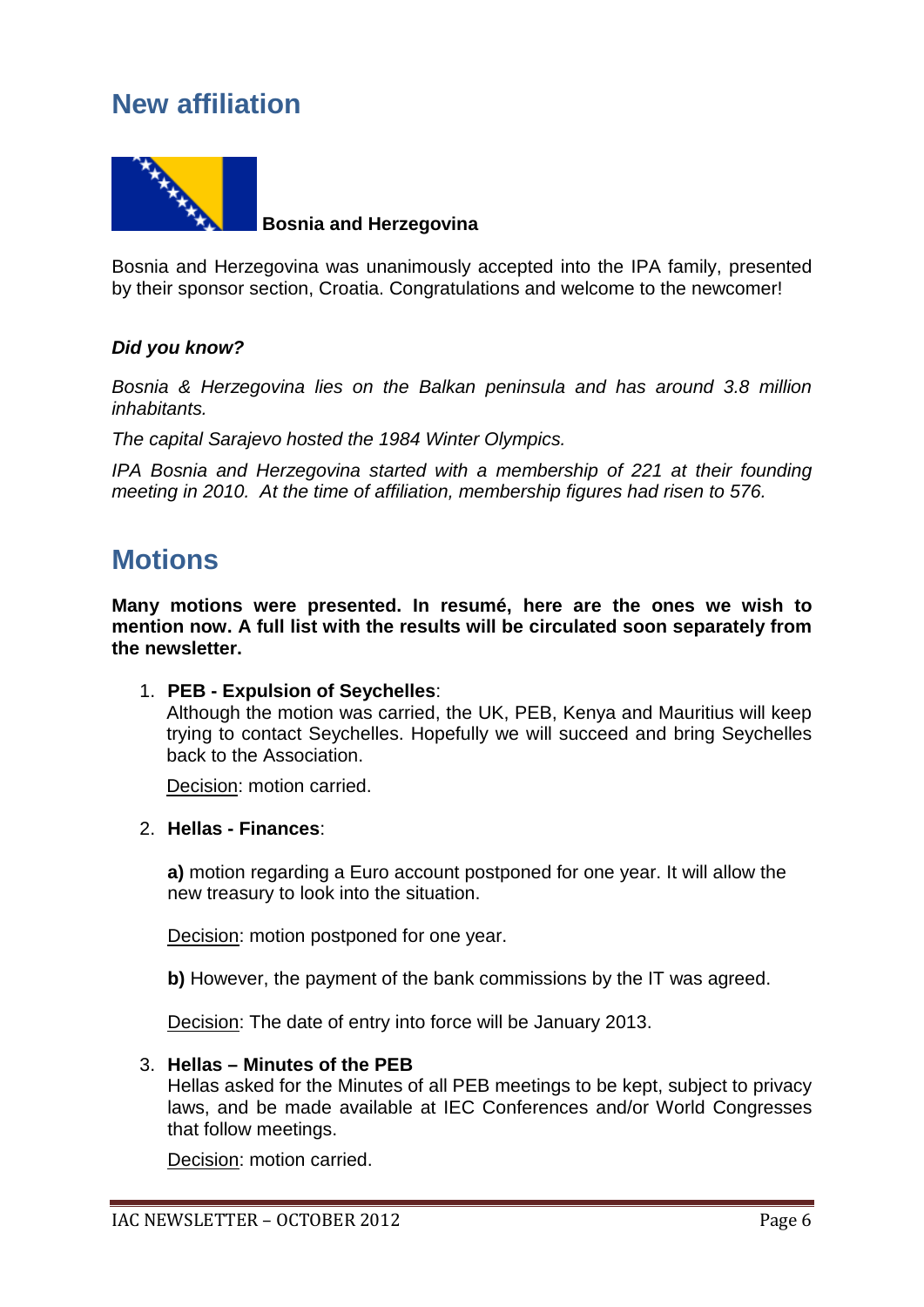### 4. **Hungary – nomination for an election**

No one should be nominated and elected for any international position without the nomination and support of their own national section.

Decision: motion carried.

### 5. **Italy – IPA levy**

Reduce the levy to CHF 1.80 for one year.

Decision: motion not carried.

### 6. **Netherlands – amendment of Statute**

Any amendment of the Statute shall enter into force immediately after being accepted.

Decision: motion not carried.

### 7. **Russia – Russian language**

Use of the Russian language as an additional working language during the IEC and WC (simultaneous interpretation only).

Decision: motion carried.

### 8. **Slovenia – IPA day**

To adopt 5th June as IPA Day.

Decision: motion not carried.

### 9. **Turkey/UK – selection process of commission members**

Amendment to IS 14.2 regarding members of the International commissions: to replace the word *appointment* with ELECTION.

Decision: motion not carried.

### 10. **UK – PEB post**

Tenure of post within the PEB / amendment to IS art 11.

Decision: motion not carried.

## **Reports**

- Regarding the reports of the IP, the Secretariat, the Commissions, the Treasury and IBZ Gimborn, we refer you to the documents already sent to you before the congress.
- The International Treasurers did not recommend an increase in the international levy. Therefore, it will remain at 2.00 CHF for the next year.
- During the ISC Report, the IP presented the Sports Trophy to Section Slovenia.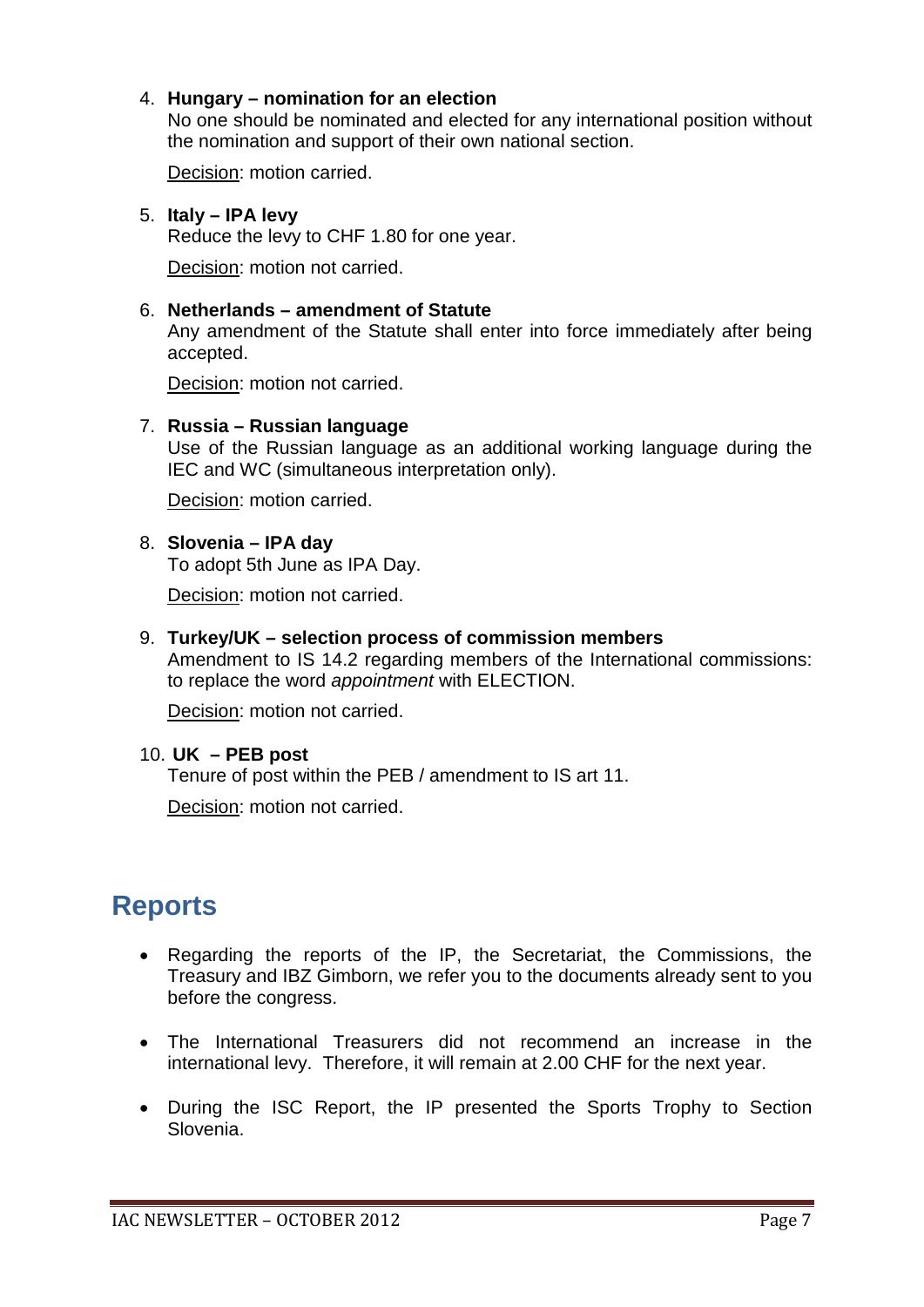# **Commissions**

PEB members have now chosen the members of the International Commissions for the period 2012-2015, as follows:

### **International Social Commission / Chairman: Gal Sharon**

| Kyriakos KARAKALIS      | Gre         |
|-------------------------|-------------|
| <b>Billy SAUNDERSON</b> | Irela       |
| Eran ISRAEL             | <b>Isra</b> |
| <b>Fatih VURSAVAS</b>   | Turk        |
| Silvana SERGI           | Italy       |
|                         |             |

Greece Ireland **Israel Turkey** 

### **External Relations Commission / Chairman: Werner Busch**

| <b>Philippe ANTOINE</b> | <b>Brussels - Belgium</b> |
|-------------------------|---------------------------|
| <b>Franz BERGER</b>     | Vienna - Austria          |
| <b>Hugh BRIEN</b>       | Washington - USA          |
| <b>James ALBRECHT</b>   | New York - USA            |
| <b>Georges THULLIEZ</b> | Geneva - Switzerland      |
| <b>Franck STEPHAN</b>   | Strasbourg - France       |
| <b>Benoît MARTINET</b>  | Paris - France            |
| Rob OUT                 | The Hague - Netherlands   |
| <b>Steve CONNOR</b>     | London - United Kingdom   |

### **International Professional Commission / Chairman: Kees Sal**

Paul KELLY Australia May-Britt RINALDO Sweden Arkadiusz SKRZYPCZAK Poland Marie DALY **Ireland**<br>
Kevin GORDON USA Kevin GORDON

### **International Internal Commission / Chairman: Georgios Katsaropoulos**

Denis NADEAU Canada Eugène THOMMES Luxembourg Humberto GARCIA GOMEZ Mexico Didier MARTIN France Marjan PRAH-PODBORSKI Slovenia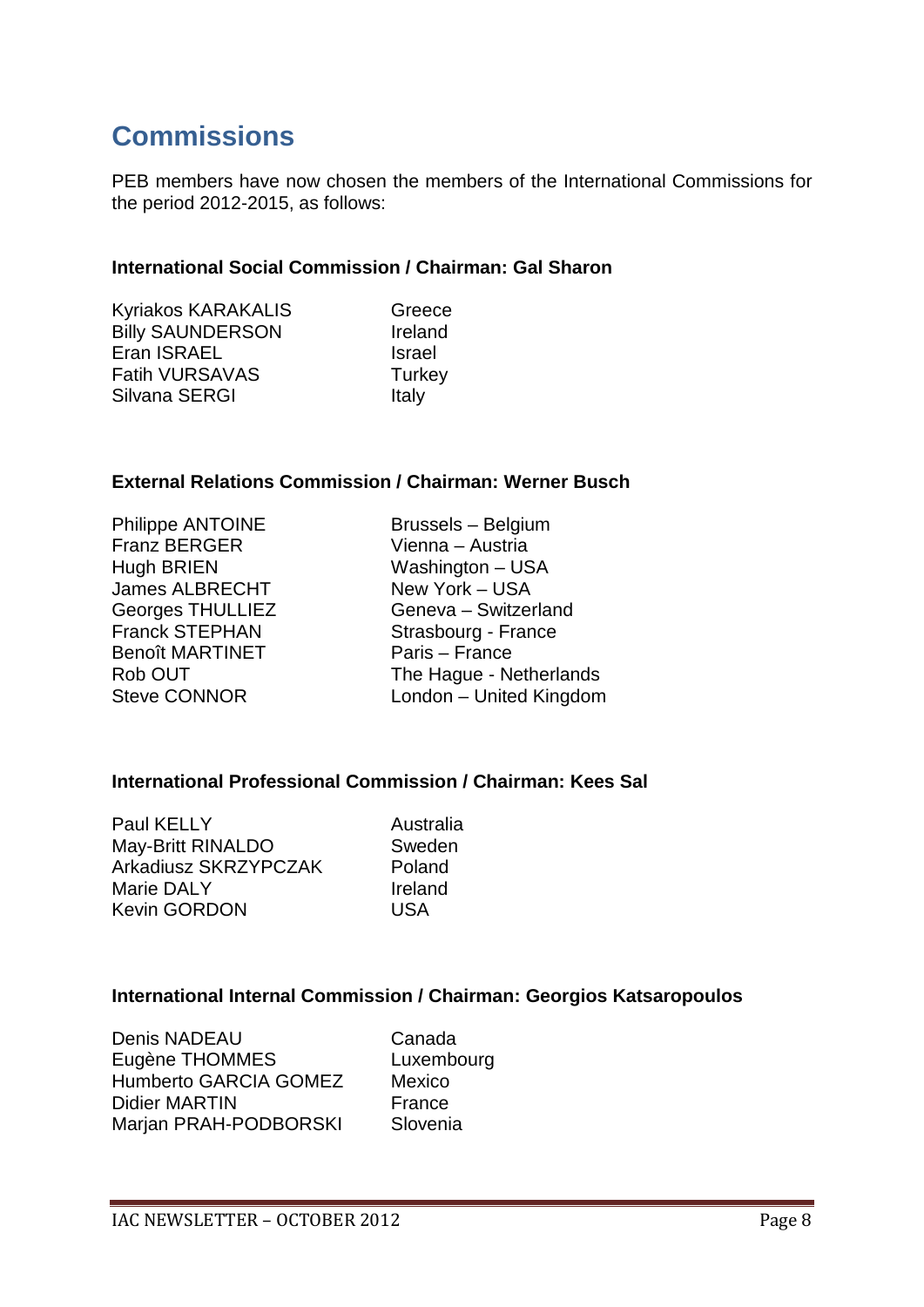### **International Cultural Commission / Chairman: Stephen Crockard**

Paul VISSER<br>Alfred MTHETHWA<br>Swaziland Alfred MTHFTHWA Manel CASTELLVI Spain Eija ASPHOLM Finland Patric LOUIS Germany

### **CANDIDATES NOT CHOSEN**

All candidates who were nominated but have not been chosen to serve on a Commission have received the following e-mail from the IP:

*Dear IPA friend*

*Despite the excellence of your CV, I must inform you that you have not been selected to serve on an international commission on this occasion.* 

*We wanted to inform you before the official publication of the composition of the commissions. Ideally, the PEB would have liked to accept all the applicants, but a choice had to be made by the chairmen of the commissions, in accordance with certain criteria such as world representation, language skills and the deadline for applications.* 

*Indeed, given the number of applications received, we decided to give priority to those received by the secretariat before the International World Congress, in order to be fair. We are confident that you will understand our requirements.* 

*We know that your motivation remains intact and that we can count on your support, your ideas and your commitment in favour of the IPA and the work ahead.* 

*A big thank you for your commitment and for the pleasure of reading about, listening to or meeting you.* 

*Servo per Amikeco.* 

*Pierre*

### **International Short Essay Competition**

The winners of the IPA International Short Essay Competition were announced at the XX World Congress in Eilat, Israel in September 2012.

#### **RESULTS CATEGORY A (professional)**

*Title: "In this post 9/11age, is it possible to achieve the correct balance between heightened security to protect society and the preservation of personal human rights?"*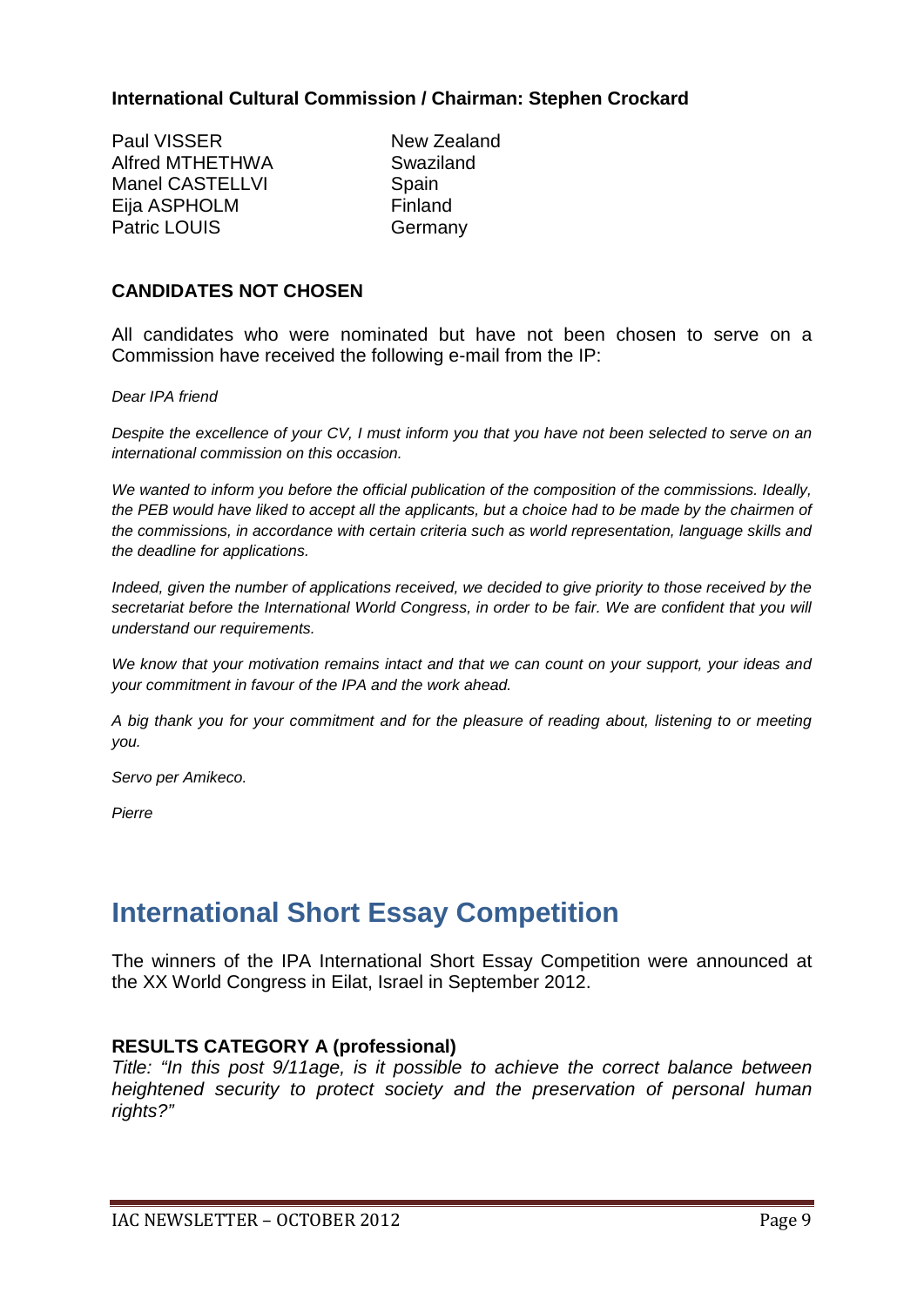### **The winners are:**

*First place* Javier Gamero Kinosita Peru **Second place** Peter Martin Assfalg Australia *Third place* Jean-Michel Blais Canada

#### **RESULTS CATEGORY B (detective story)** *Title: "free"*

### **The winners are:**

*First place* "Death in the Garden" by Iiris Salmenranta Finland *Second place* "Precious Time" by Byron Lee USA *Third place* "The Detective" by Kenneth Decker USA

### **IPA Website Awards of Excellence**

During her ICC Report at the World Congress, Julianna Papné Végső announced the results of a review of 48 National Sections' websites:

### **Gold merit award for 2012**

United Kingdom Australia Israel



**Silver merit award for 2012**

**Germany** Italy New-Zealand Sweden **Turkey** Ireland



#### **Bronze merit award for 2012**

United States **Netherlands** Canada Greece Poland Romania **Switzerland** Croatia **Hungary**